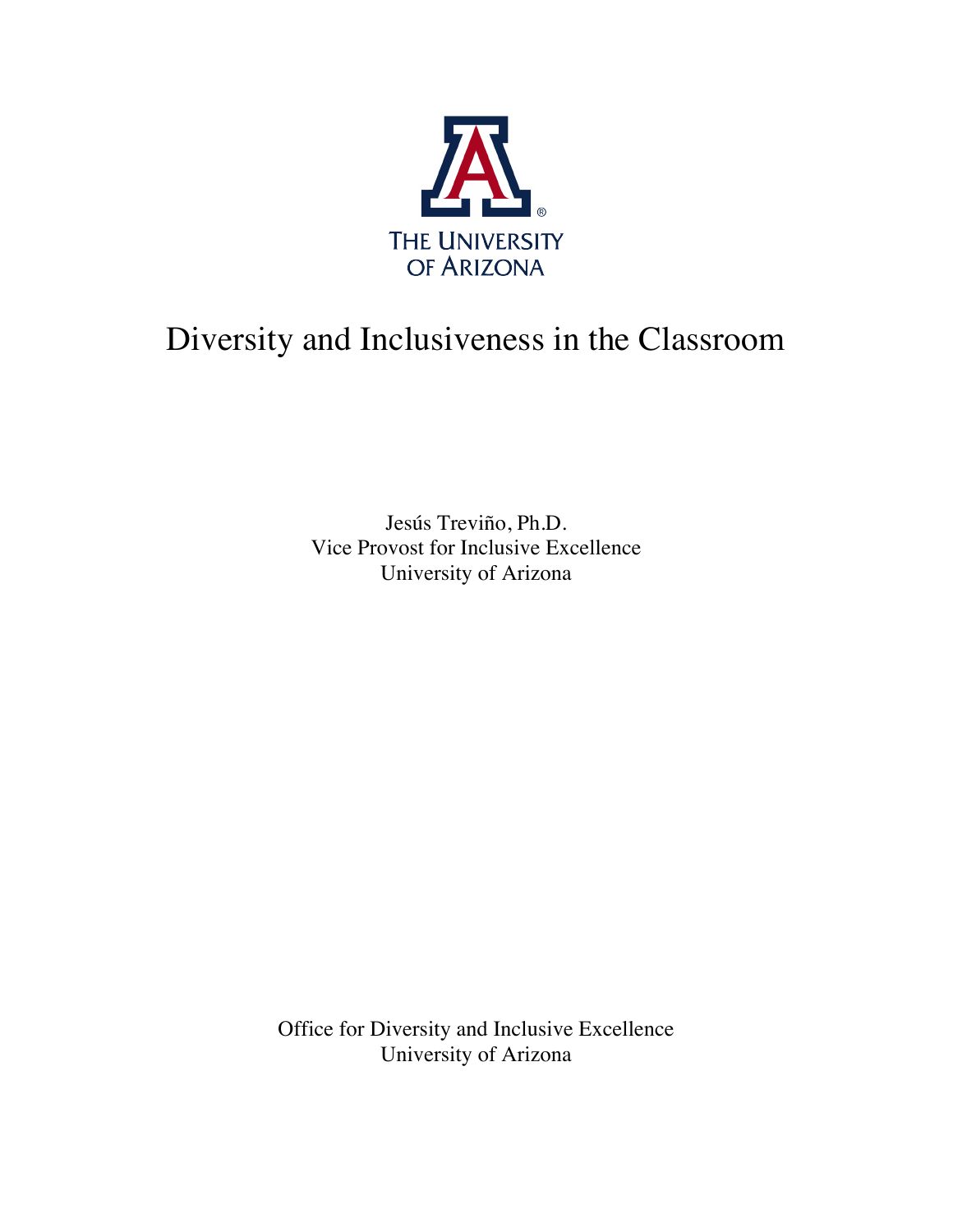# **Diversity and Inclusiveness in the Classroom**

With the increase in diversity at institutions of higher education, campus communities are now commonly comprised of individuals from many backgrounds and with diverse experiences as well as multiple and intersecting identities. In addition, many campus constituents have social identities that historically have been underrepresented (e.g. Black/African Americans, Latinx/Chicanx/Hispanic, Asian American/Pacific Islanders, Natives Americans, LGBTQIA+ folks, international students and employees, people with diverse religious affiliations, veterans, non-traditional students, women, first-generation college students, and people from lower socioeconomic backgrounds). The University of Arizona does not differ from other institutions when it comes to diversity. Considering race and ethnicity alone, currently the UA has over  $40\%$ students of color. The multiplicity of the groups mentioned above form a valuable part of our student body.

Diversity poses both challenges and opportunities for a college campus. One place where this is certainly true is the college classroom. With respect to challenges, faculty and students continuing to experience conflict and tension related to the different views, perceptions, and backgrounds represented in the classroom. Here are some potential examples:

- a heterosexual students claiming that LGBTQIA+ individuals do not have the right to exist, using their religion to justify this claim
- a faculty member expecting a Latinx student in the classroom to educate the rest of the class on the topic of Mexican immigration patterns
- male students continuously disrupting the class by directing sexist comments at a female teaching assistant
- a White student threatening an African American student over views on affirmative action

These kinds incidents of cultural and personal misunderstandings – in addition to institutional discrimination, inadequate or no training for faculty on issues of diversity, and a lack of preparation of students for engaging in productive classroom discussions – contribute to a picture of tense college campuses and classrooms waiting to be disrupted as a result of these and other incidents.

That said, there are instances where faculty have used and are using diversity in the classroom as an opportunity or asset to enhance teaching and learning. For example:

- an instructor who organizes a fishbowl discussion of male students to discuss their attitudes toward women after a student makes a controversial remark in class
- a faculty member teaching students about the difference between a debate and a dialogue in order to have productive expressions of free speech and thereby enhancing the learning process
- students receiving and learning about ground rules for classroom discussions related to respect, free speech, and personalizing the issues

In sum, the prospects of diversity involve using the multiple perspectives, cultures, languages, and other characteristics that different social identities bring to the class as assets or tools in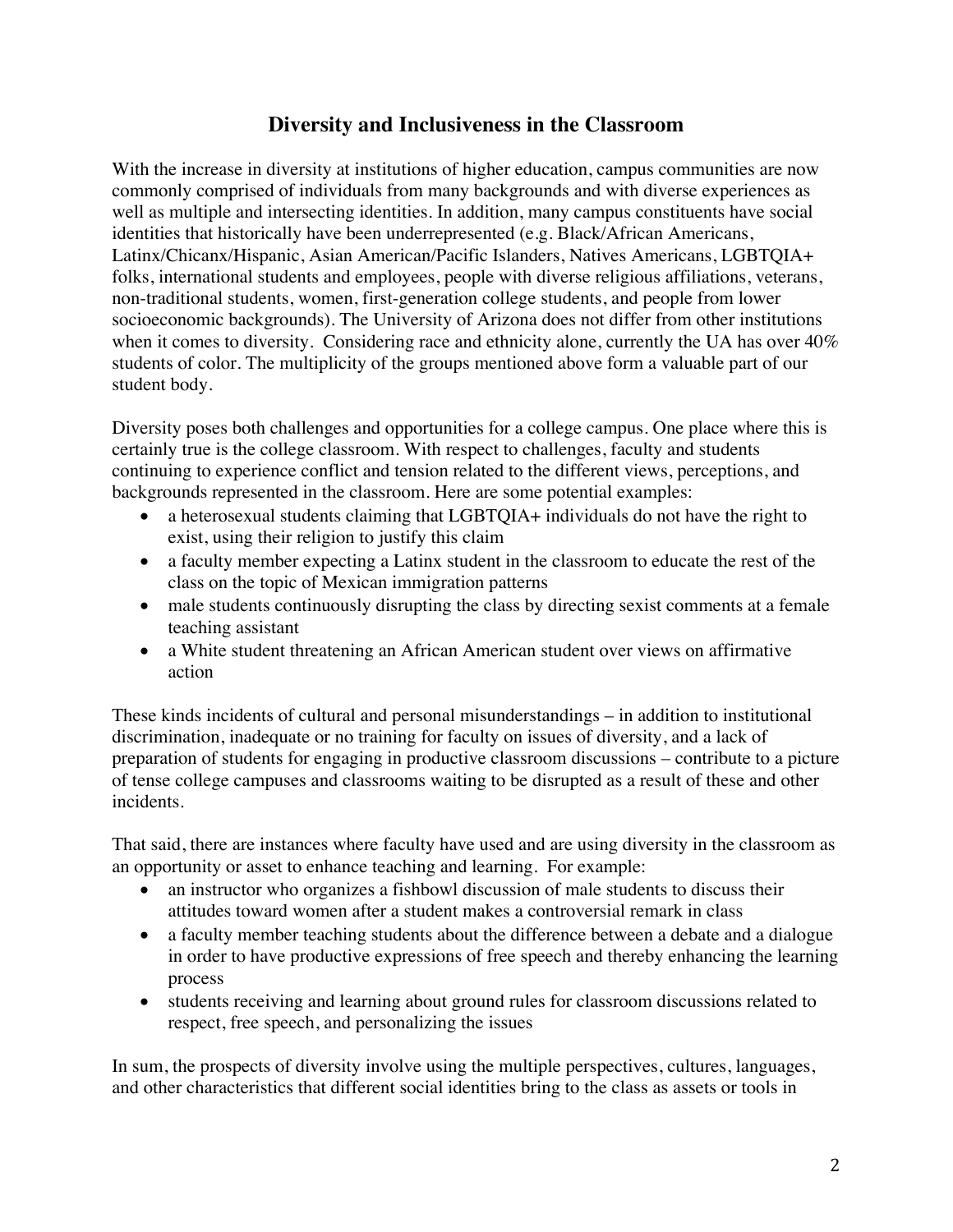creating greater understanding and knowledge about these issues. This task is not easy and requires special skills and techniques.

This document is intended to be a resource for addressing difficult or challenging topics in the classroom. No faculty is required to utilize the guidelines. It is merely suggestions for faculty who want to engender the broadest possible perspectives, opinions, and experiences and to maximize free speech in the classroom.

# **Understanding Diversity and Inclusive Excellence**

## **INCLUSIVE EXCELLENCE**

Inclusive Excellence requires that we create inclusive learning environments that are attentive to issues of diversity. Issues related to differences manifest themselves across all courses, assignments, curriculums, and pedagogies. Faculty play a major role in creating and promoting an inclusive learning environment. This guide includes suggestions for addressing issues of diversity and inclusiveness in the classroom.

# **INCLUSIVENESS MATTERS**

How, what, and who we teach matters when it comes to diversity and inclusiveness. The books, readings, case studies, word problems and examples presented in the classroom can either include diverse communities by drawing on the history, culture, and experiences of different groups, or they can exclude those same communities by obliterating them from the curriculum. It goes without saying that teaching tools have to be selected carefully to be sensitive and validating to diverse communities as opposed to stereotyping and offending.

# **SOCIAL IDENTITY**

The social identities of each faculty member influences how students perceive and receive them. Research suggests, for example, that women of color and white women receive low teaching evaluations in those courses where diversity is the central topic. International faculty members get complaints from students about their accents. Faculty of color have to work harder than White faculty at establishing credibility in the classroom. The issue is not that there is something inherently wrong with these social identities themselves. Rather, these are symptoms of the various social and power dynamics that play out in the classroom.

## **UNDERSTANDING YOURSELF**

It is important to understand yourself as a faculty member. Getting to know your own biases, hot buttons, pedagogical style, issues about which you are passionate, privileges, likes and dislikes, and other personal characteristics will only help you in dealing with classroom issues.

## **NO APPREHENSION**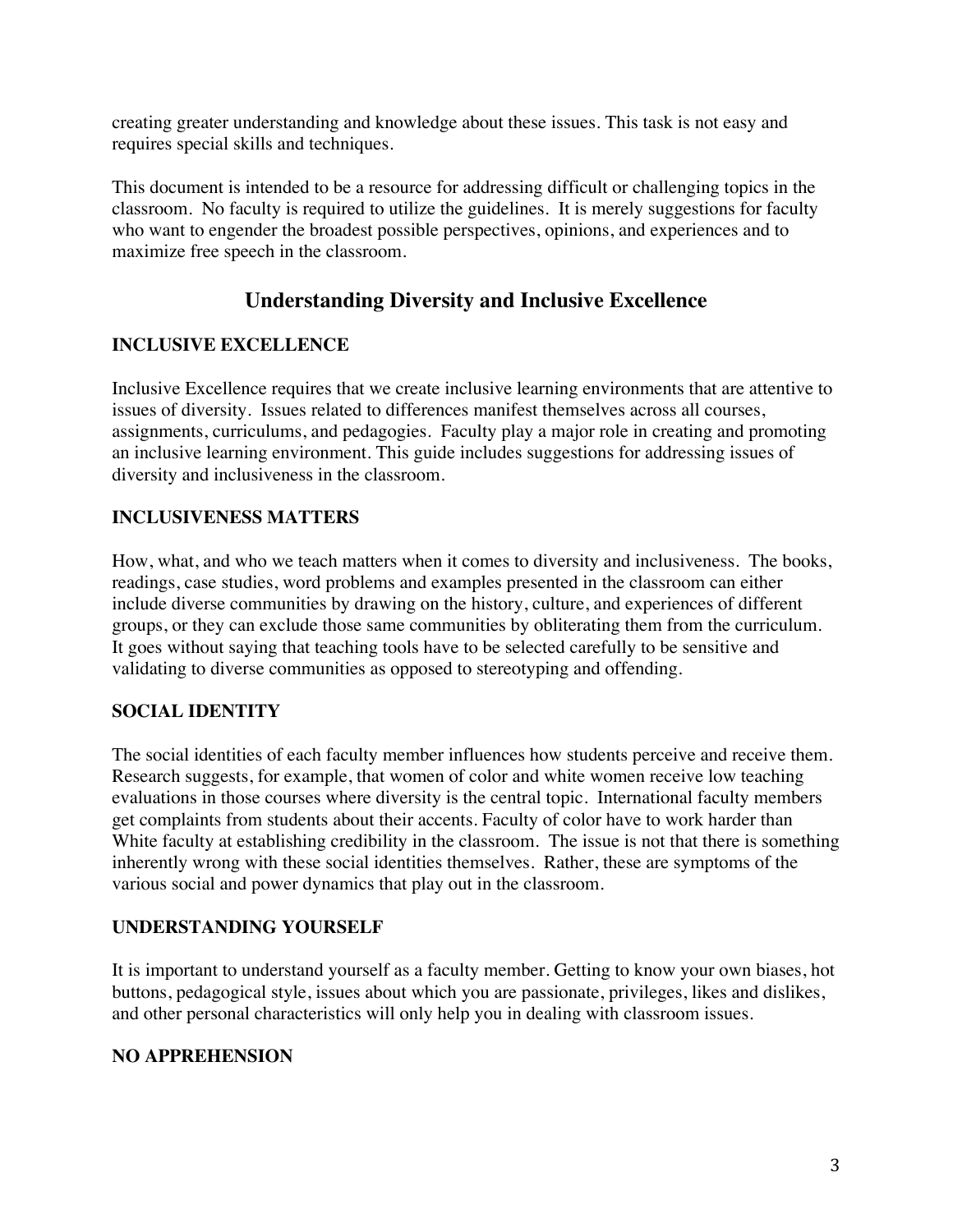Just because there is tremendous diversity in the classroom does not mean you should be apprehensive about it and fear that at any moment you will make a mistake. You are not expected to know the dynamics, history, and experience of every social identity in your class. Simply acknowledge that there is diversity, do your best to address issues that come up, apologize and correct mistakes whenever possible, and proceed to teach. Make an effort to educate yourself.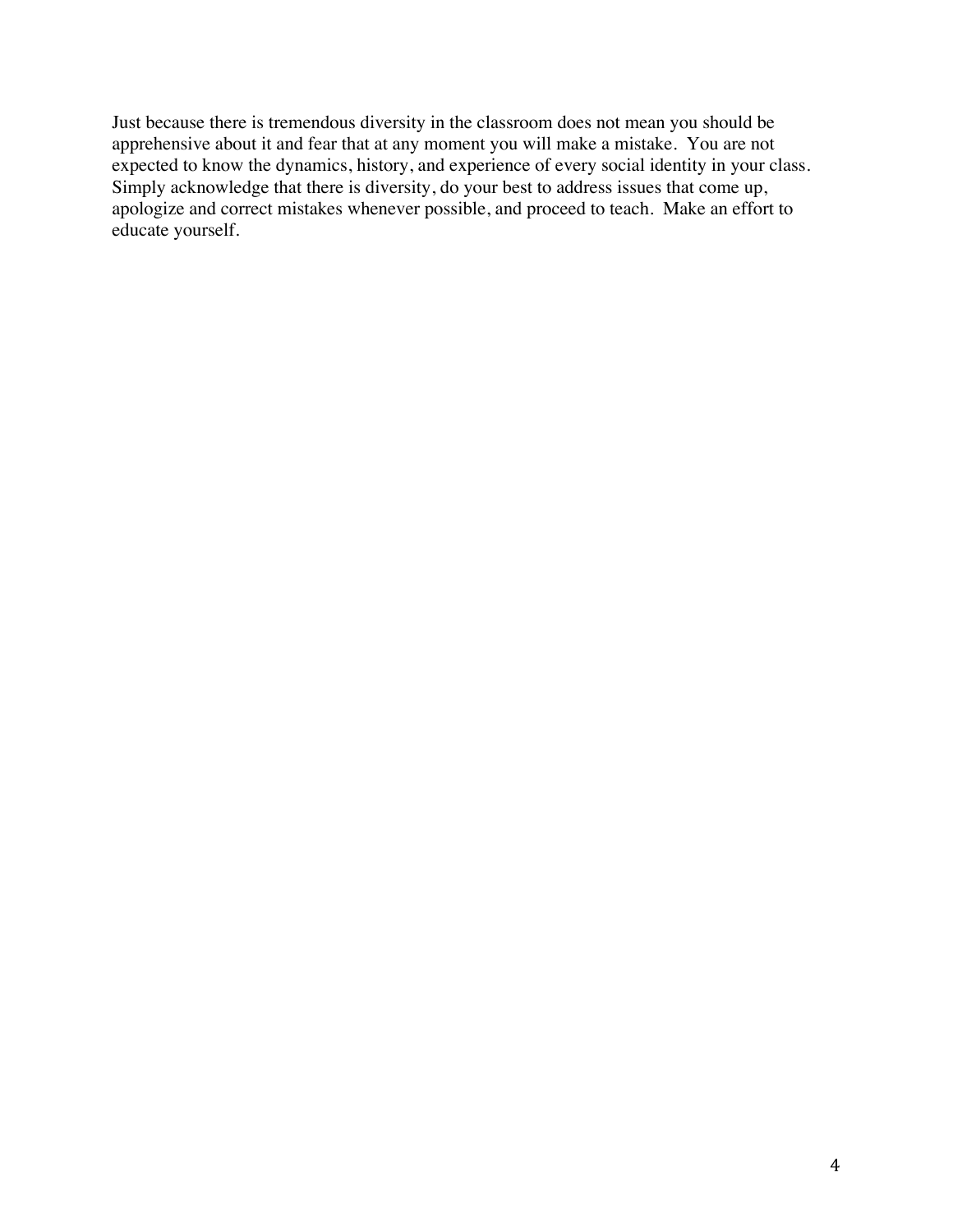# **Preparing Students for Addressing Diversity in the Classroom**

Students enter higher education without the tools to engage in classroom discussions or to interact with other students, in particular with students from diverse backgrounds. Below are some examples of tools/exercises that can be utilized to prepare students to engage in classroom dialogues.

#### **Tools/Exercises for Preparing Students To Interact in the Classroom**

**Four Corners Exercise:** Divide students into four groups based on their dialogue engagement style. Corner #1: Students who share a lot in class; Corner #2: Students who only talk when they are particularly motivated by the topic; Corner #3: Students who talk only when called on by the professor; and Corner #4: Students who don't talk at all in class. Have the students discuss different types of communication in their small groups as well as large group processing

**Active Listening Exercise**: Roleplay with another person (student) the dynamics of bad listening (e.g., interrupting, getting side-tracked, showing signs of inattentiveness) while that student talks about a topic (e.g., describing her high school). Next, roleplay the same scenario but this time practice active listening (e.g., ask questions for clarification, agree, shake your head in agreement). Break the students in dyads and have them practice active listening with each other.

**Ice Breakers:** Getting students to become familiar with each other can decrease conflict and tension in the classroom. The more students get to know each other, the less likely that they will disrespect each other. The web offers plenty of resources related to ice breakers that can be used in the classroom.

**Mixing Students:** It is important to constantly mix the students so that they can get to know everyone in class, not just those they are comfortable with. Students, like most, are creatures of habit who tend to sit in the same spot next to the same student week after week. Again, ice breakers are a good way to create greater interaction among students.

## **Strategies for Engaging Students**

**Modeling:** Modeling is a technique that can be used to establish a climate of non-defensiveness and honesty. For example, a heterosexual facilitator might relate his own growth and development with respect to understanding different sexualities (e.g. going from having bias towards the LGBTQIA+ community to cultivating an understanding and appreciation for members of this group). Another facilitator might relate a story about how she used to fear African Americans, but then actively confronted this bias and learned that her fears had never been warranted. Modeling sets up the conditions for participants to, in an honest way, begin to recognize, acknowledge, and examine their own issues.

**Storytelling:** During intergroup dialogues, the use of stories is a powerful technique for creating consciousness and awareness. Through storytelling, participants learn to bond and understand each other on a personal/individual level. The objective of storytelling is for students to gain a deeper understanding of the different groups to which their peers belong. Stories are interesting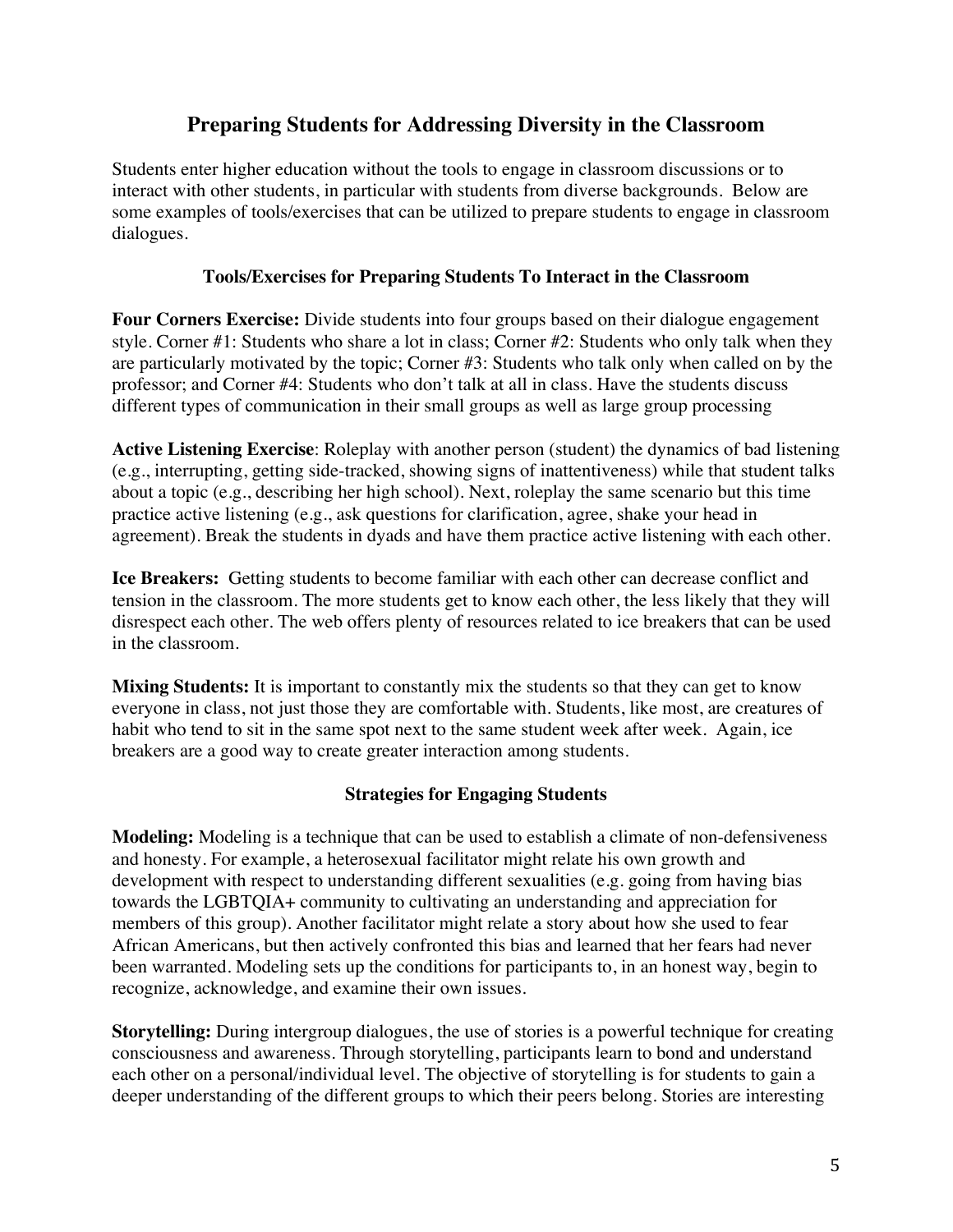and convey emotion, history, pain, joy, spirituality, friendship, forgiveness, and other ideas. They are an effective tool in intergroup dialogue for explaining constructs, engaging participants, eliciting emotions, and breaking down barriers between groups.

**Metaphors:** A metaphor as "a figure of speech in which a word or phrase literally denoting one kind of object or idea is used in place of another to suggest a likeness or analogy between them" (Webster's Dictionary). Like stories, metaphors are also tools that assist students in dialogue, helping them express themselves and their perspectives in interesting and deep ways. For example, participants might be asked to use a metaphor to describe their understanding of race relations in America. Someone might provide the following metaphor: "Race relations in America remind me of the relationship between the earth and the sky. The earth represents ethnic/racial minorities, which sends water (e.g., diverse cultures, perspectives, opinions) to the clouds through the process of evaporation, making the sky look beautiful. For their part, clouds (which remind me of Whites) return the water back to the earth and enrich it. Both the earth and the clouds are equally important and need each other in order to live and make life interesting."

**Group work:** Small group interaction is a good technique that allows participants to become more acquainted and to share ideas with a few other students. Some students are reluctant to raise issues in large dialogue groups. Small groups are an excellent way to help these students in particular to feel comfortable sharing their thoughts and ideas. Small group work allows for everybody to participate and represents an opportunity for participants to teach each other.

**Collages/Art Work:** Collages and other forms of art tap into students' creative and visual side. Here students might be asked to create a collage depicting intergroup relations or intergroup concepts and ideas. After completing their project, students might be asked to present and explain their art pieces.

**Fish bowl discussions:** Fishbowl discussions entail placing all members of one group (e.g., African American students) in a circle in the center of the room surrounded by students without that identity (e.g. students who are not African American). The facilitator leads a discussion with the center group for a specified amount of time (e.g. 20 minutes), while everyone else listens. Then, the groups switch places and those originally in the outer circle are led in their own facilitated discussion while the those originally in the inner circle listen. Finally, both groups come together and as a whole discuss any issues that emerged from the fishbowl discussions. This is a great strategy as it creates a space for greater understanding of other students' perspectives and experiences.

For many participants, this is their first opportunity to "listen in" on a discussion involving groups that they normally don't get to hear.

**Reflection sessions:** Reflection sessions are designed to get individual participants to think at a deeper level about experiences, issues, or concepts. Through questions, exercises, and other techniques, participants critically examine their thoughts, beliefs, assumptions, and the change process on the way to gaining a better understanding of groups, prejudice, discrimination, and oppression. Critical to this process is an examination of the dynamics of taking action toward change.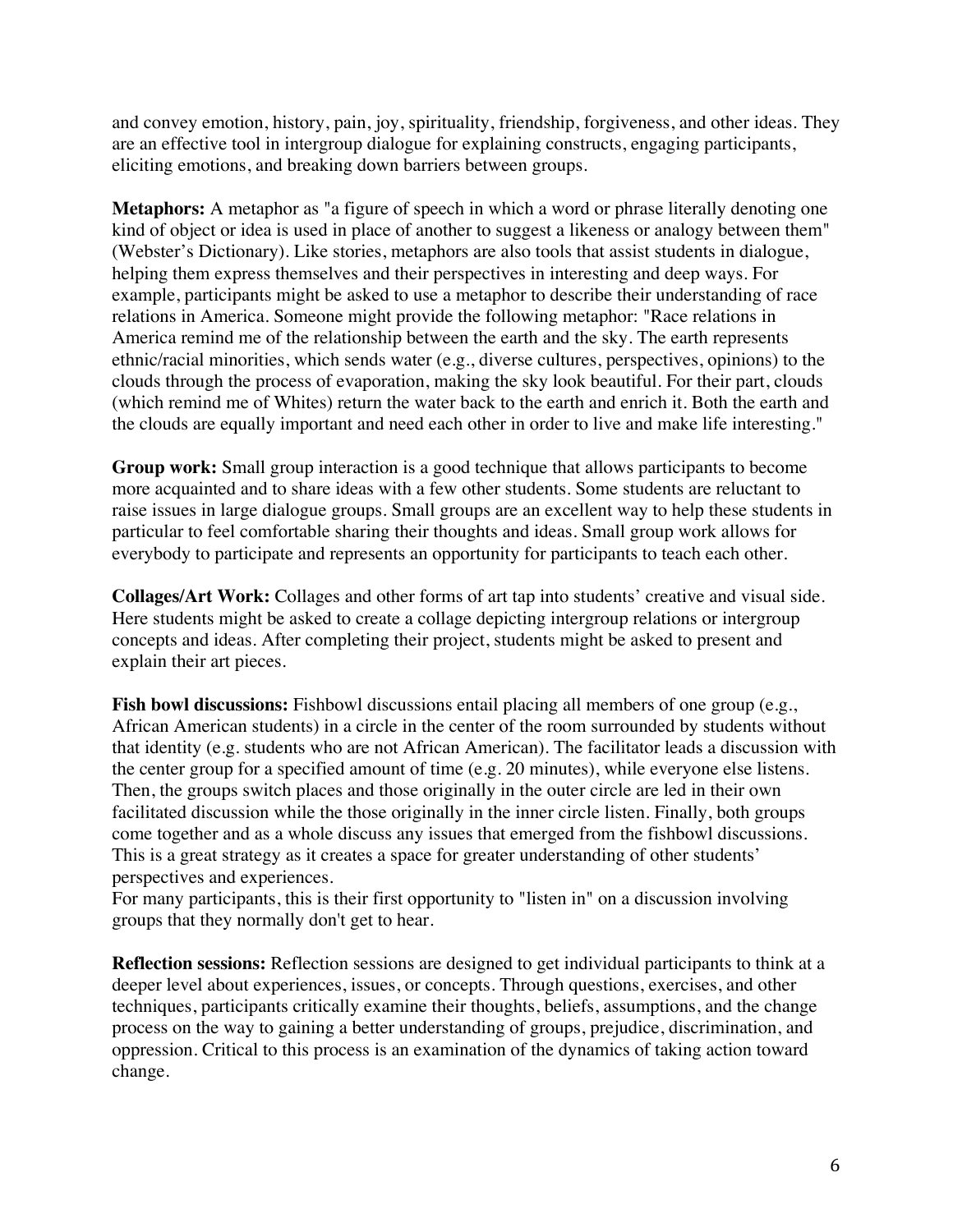**Journaling:** Journaling is one form of reflection that takes the form of writing. Journaling allows students to write about issues confidentially. This confidentiality encourages students to explore issues of diversity in a very honest way.

**Personal and Group Affirmation:** Creating a safe space for students for engaging in dialogue about challenging topics is vital in promoting positive intergroup interactions. Some ground rules might include:

- *One Diva, One Mic*: Do not interrupt others. Only one speaker should talk at a time
- *Confidentiality:* Encourage students to continue these conversations outside of class with their peers; however, make sure that students do not disclose the names of students who shared in class. In other words, they can share the idea without saying whose idea it was.
- *Oops/ouch*: If a student feels hurt or offended by another student's comment, the hurt student can say "ouch." In acknowledgement, the student who made the hurtful comment says "oops." If necessary, there can be further dialogue about this exchange.

For more ground rules for classroom discussions, see page 7.

Ground rules help students feel comfortable being honest. Students should be affirmed for being open, honest, and vulnerable about their perspectives and experiences. This contributes to promoting mutual respect and trust among group members.

**Visual Imagery:** Visual imagery involves using various techniques (e.g. media or guided prompting) to encourage students to imagine they are "in someone else's shoes." For example, a facilitator might have students imagine that they are in a foreign country where they do not know anyone personally and where they are unfamiliar with the language or culture. After the students process their experience of this imagined scenario, the facilitator might relate the imagined scenario to an applied cultural situation. For example, students can be prompted to think about the experience of Native American students who attend college off of their reservation and have to adjust to a very different cultural environment.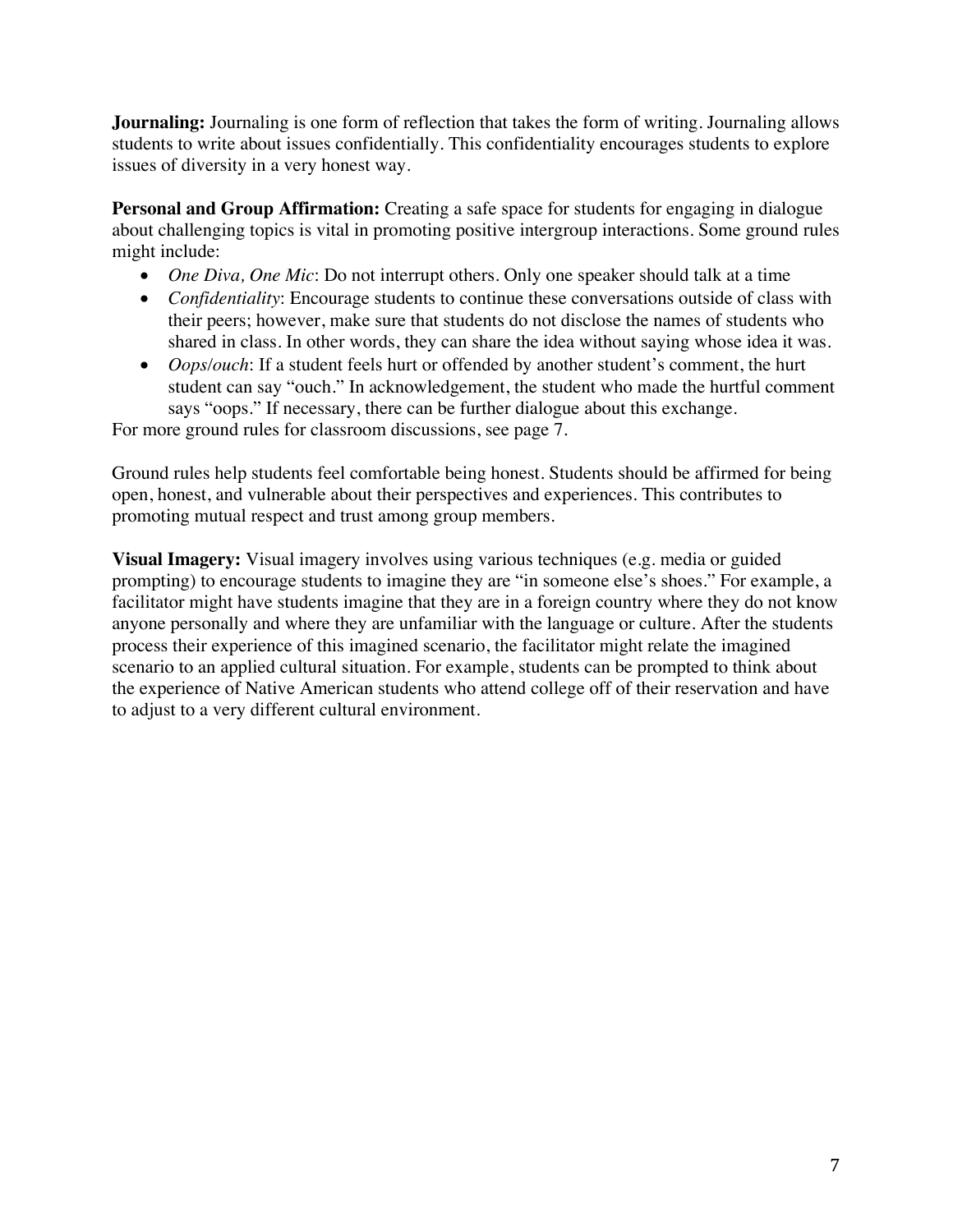# **Guidelines for Classroom Discussions**

It is important to establish ground rules for dialogue, interaction, and behavior at the beginning of each course. This is critical because it will validate students from diverse backgrounds, create trust in you as an instructor, and establish a safe space for interaction. Moreover, if conflict emerges, you can always refer the students back to the rules of engagement.

- While setting ground rules, explain that the idea is to create a safe, caring, and respectful atmosphere.
- Explain why conversations about diversity are important. It is all of our responsibilities to be engaged in dialogue about oppression, bias, power, and other topics related to living in a multicultural world. These conversations are a part of a healing process between members of our community. Hopefully, we leave each discussion with deeper understanding and a renewed hope for the future.
- Explain that sharing is voluntary, meaning that students can share their perspectives and experiences to the degree that they are comfortable.
- Explain that sharing should be based on one's own feelings, experiences and perceptions. Students should not be expected to speak on behalf of or represent an entire race, culture, gender, etc. In expressing viewpoints, students should try to raise questions and comments in way that will promote learning, rather than defensiveness and conflict in other students. Thus, questions and comments should be asked or stated in such a way that will promote greater insight into and awareness of topics as opposed to anger and conflict.
- Explain that students' views may vary, and that the most important part of intergroup dialogue is creating a space for the exchange of different feelings, thoughts, and beliefs. While this allows students to express their opinions, they are also accountable for the ideas that they share. Name calling, accusations, verbal attacks, sarcasm, and other negative exchanges are counter-productive to successful teaching and learning about topics.
- Explain that students should avoid quick judgments. Rather than jumping right to criticism, encourage students to practice active listening and to seek to understand another student's perspective.
- Encourage students to avoid getting tied up in debate and argument. It rarely changes anything or anyone and tends to ultimately inhibit open sharing.
- Encourage students to practice active listening and to give full attention to whomever is talking.
- Discourage the devaluation of emotions and feelings. We may laugh and cry together, share pain, joy, fear and anger.
- Explain that in dialogues, every makes mistakes. What is most important is that we use these moments as occasions for learning and forgiving.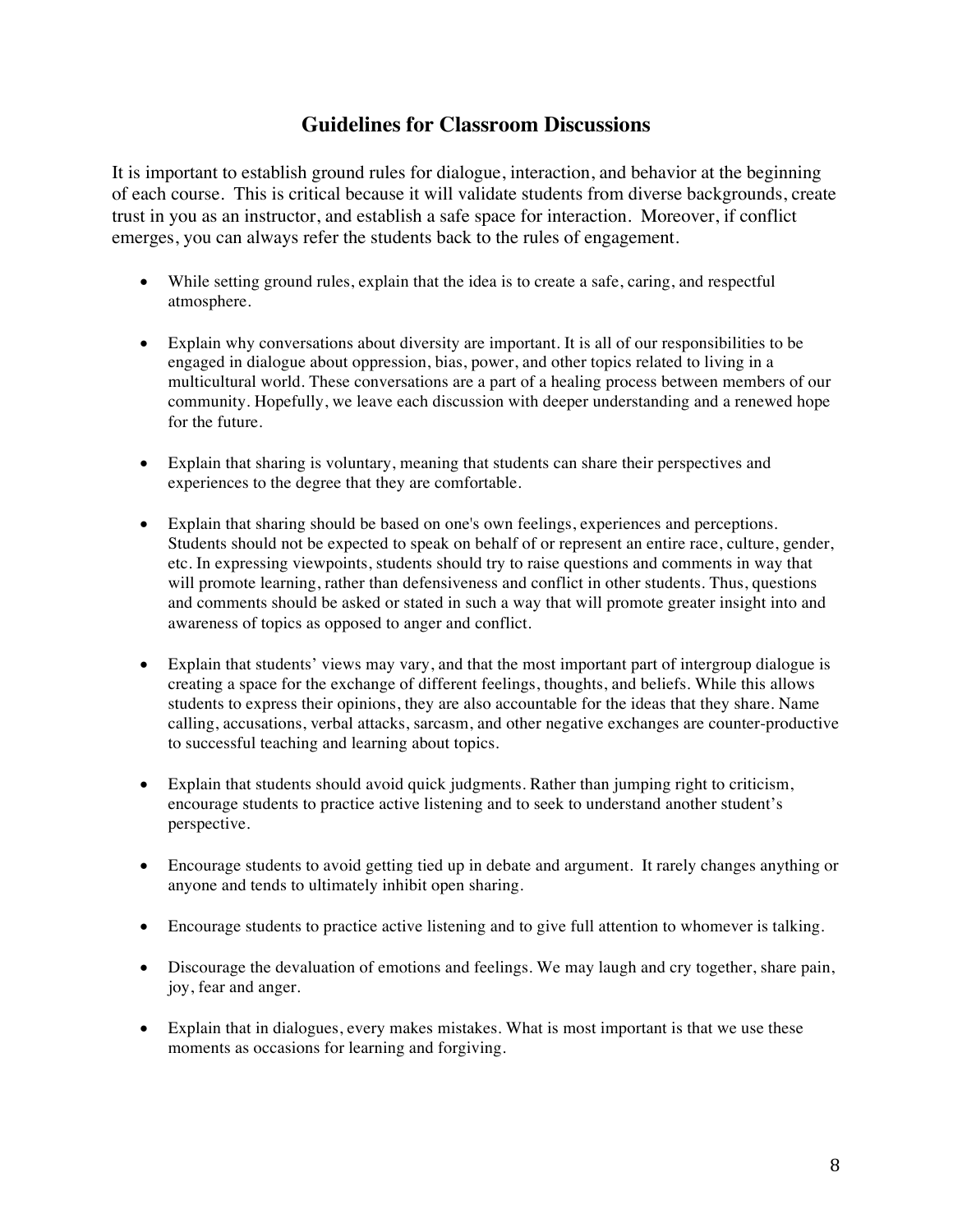# **Example of Guidelines**

- 1. Dialogue is a two-way process; it involves balancing deep listening and open honest sharing.
- 2. Everyone is encouraged to speak.
- 3. Be respectfull particularly when speaking to each other.
- 4. Risk trusting other people with your feelings and experience.
- 5. Share what feels comfortable for you don't go beyond that.
- 6. You do not need a clear position or to be an expert; it is okay to be confused or to change your mind.
- 7. People who listen more than they speak often have more of value to share.
- 8. Try to be present for the full process as absence can have a negative impact.
- 8. If you feel uncomfortable, you may need to take time out, but let the facilitator know.
- 9. At some point in time, we may need to agree to disagree and move on to another topic.
- 10.Feel free to ask if you don't understand.
- 11.Dialogue is not about agreement it is about deepening understanding.
- 12.Question what you hear and what you think.
- 13. Keep an open mind.
- 14. Help and support each other throughout the process.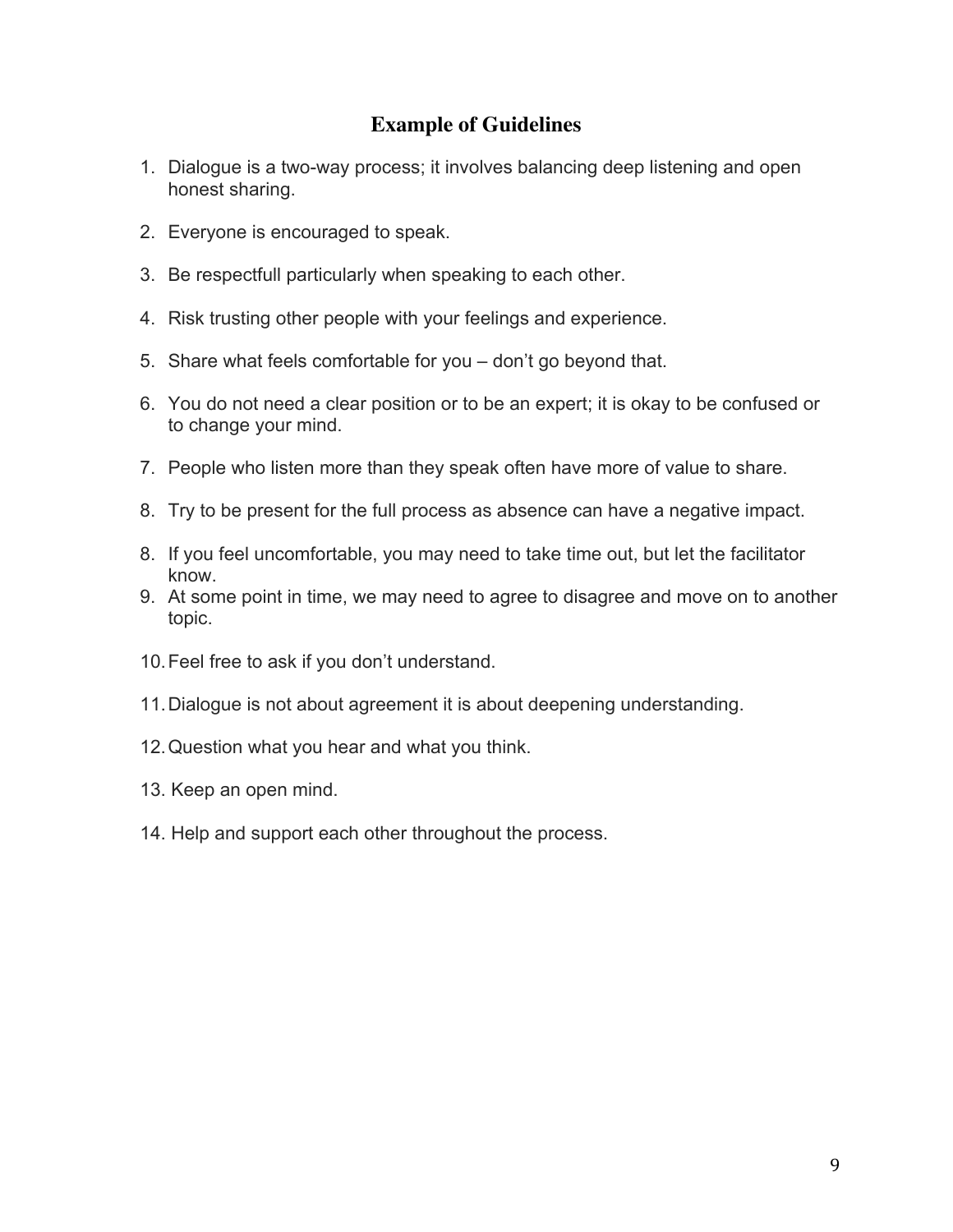# **Dialogue vs. Debate**

**Dialogue** is collaborative: two or more sides work together towards common understanding. **Debate** is oppositional: two sides oppose each other and attempt to prove each other wrong.

In **dialogue**, the goal is to find common ground. In **debate**, the goal is to win.

In **dialogue**, one listens to the other side(s) in order to understand, find meaning and find agreement.

In **debate**, one listens to the other side in order to find flaws and to counter its arguments.

**Dialogue** enlarges and possibly changes participants' points of view. **Debate** affirms each participant's own point of view.

**Dialogue** reveals assumptions for re-evaluation. **Debate** defends assumptions as truth.

**Dialogue** promotes introspection in considering one's positions. **Debate** promotes critique of the another person's positions.

**Dialogue** opens the possibility of reaching a better solution than any original solutions. **Debate** defends one's own positions as *the* best solution and excludes other options.

**Dialogue** promotes an open-minded attitude – an openness to being wrong and an openness to change.

**Debate** promotes a close-minded attitude – a determination to be right.

In **dialogue**, a person contributes their thoughts knowing that other people's reflections will help improve those thoughts rather than destroy them.

In **debate**, a person contributes their thoughts and defends them against any challenges to prove that they are right.

**Dialogue** calls a temporary suspension of one's beliefs. **Debate** calls for investing wholeheartedly in one's beliefs.

In **dialogue**, one searches for fundamental agreements. In **debate**, one searches for glaring differences.

In **dialogue** one searches for strengths in another person's positions. In **debate** one searches for flaws and weaknesses in another person's positions.

**Dialogue** involves a real concern for the other person and seeks to not alienate or offend. **Debate** involves countering other positions without considering another person's feelings and how the interaction belittles or deprecates the other person.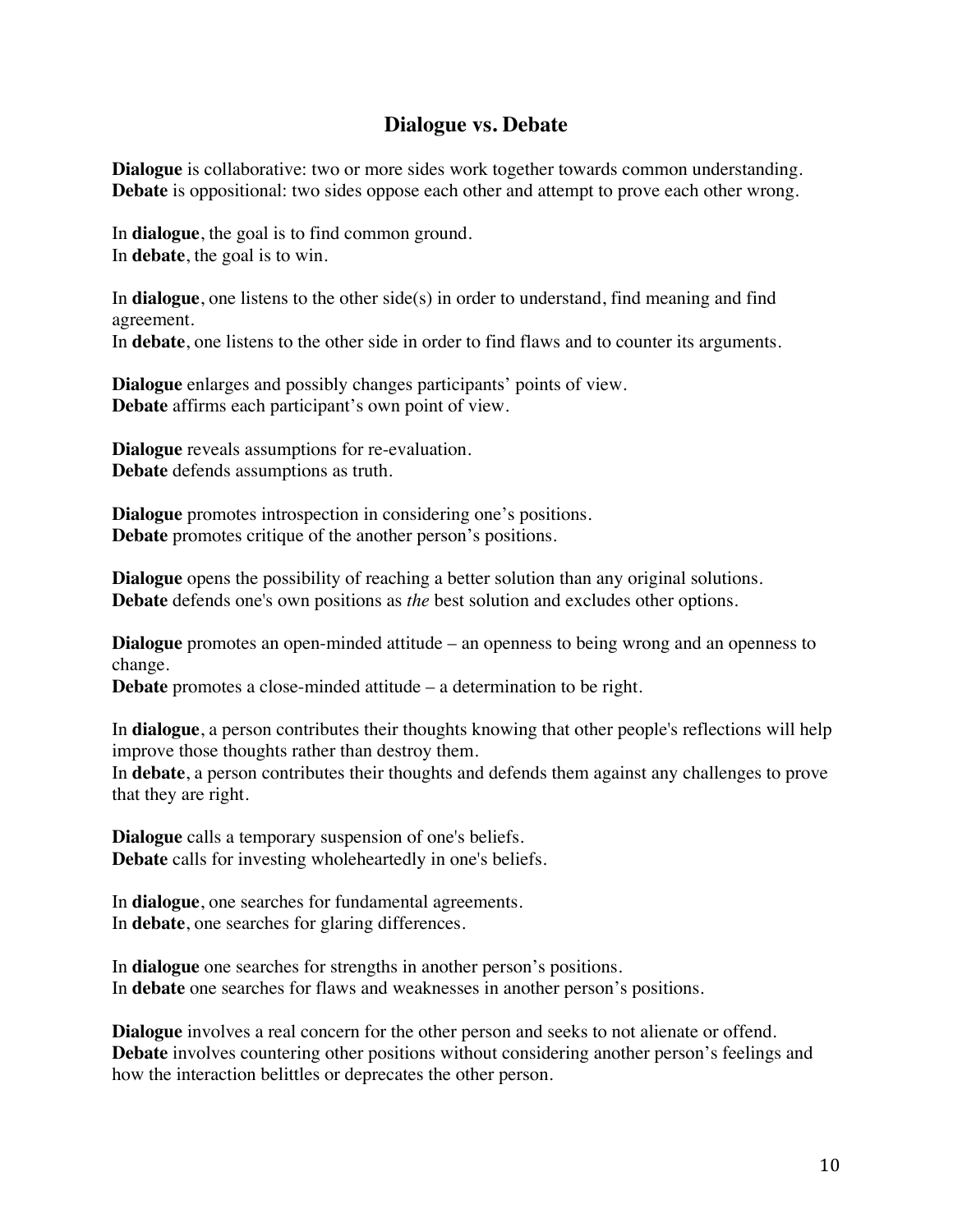**Dialogue** assumes that many people have pieces of the answer and that they can put them into a workable solution together.

**Debate** assumes that there is a right answer and that someone has it.

**Dialogue** remains open-ended. **Debate** implies a conclusion.

> Adapted from a paper prepared by Shelley Berman, which was based on discussions of the Dialogue Group of the Boston Chapter of Educators for Social Responsibility (ESR). http://en.copian.ca/library/learning/study/scdvd.htm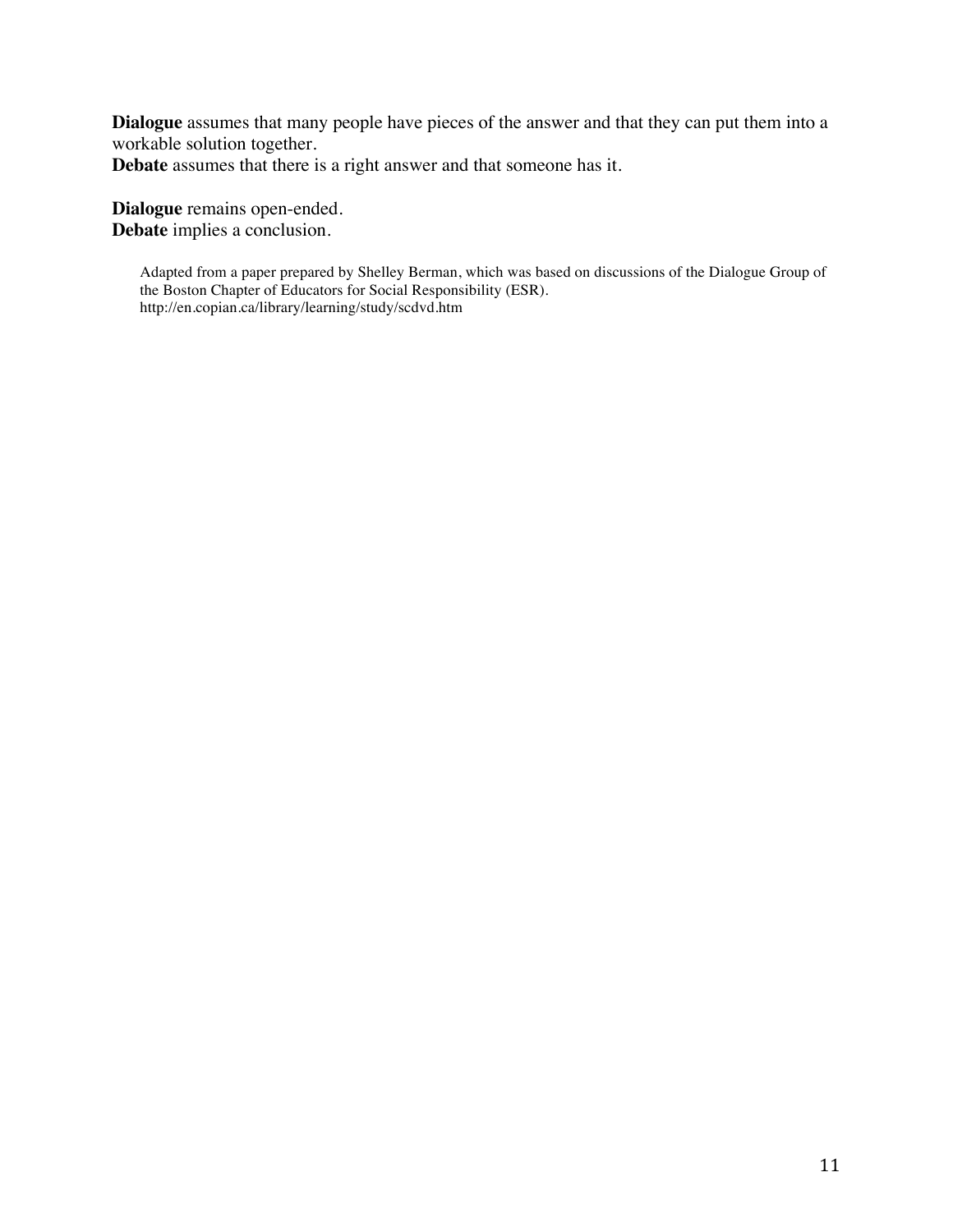#### **Microaggressions in the Classroom**

Microaggressions are "the everyday verbal, nonverbal, and environmental slights, snubs or insults, whether intentional or unintentional, that communicate hostile, derogatory, or negative messages to target persons based solely upon their marginalized group membership" (Sue et al., 2007). Microaggressions are a challenge on our college campuses, in particular in college classrooms. Students might experience microaggressions based on race, ethnicity, religion, nationality, sexual orientation, gender expression, gender identity, disability, age, socioeconomic status, and other diverse dimensions. Microaggressions from faculty towards students may manifest as inappropriate jokes, malicious comments, singling-out students, setting exams and project due dates on religious holidays, and stereotyping. Microaggressions are often unintentional and unconsciously committed by faculty. Stated differently, microaggressions are not being committed by spiteful and bigoted professors who want to intentionally hurt students from diverse groups, but rather are undertaken at the unconscious level by well-meaning and caring professors. Nevertheless, the effects on students who are the recipients of microaggressions include anger, frustration, and withdrawal. The bottom line is that microaggressions can create hostile and unwelcoming classroom environments.

The purpose of this discussion is to create awareness of microaggressions in the classroom committed by faculty towards students. It is important to note here that students also commit microaggressions against other students, and faculty must also be vigilant about those incidents. Both students and faculty play a role in and are responsible for creating safe and inclusive classroom environments. The following two sections contain information about definitions pertaining to microaggressions as well as specific examples of microaggressions. It is important to recognize that microaggressions are not germane to social science classes, but occur in courses representing different disciplines (e.g., math, physics, biology). The concluding section offers specific suggestions for faculty on how to recognize and combat microaggressions in hopes of working towards building inclusive classrooms.

#### **Definitions of Microaggressions**

- **Microaggressions**: The everyday verbal, nonverbal, and environmental slights, snubs or insults, whether intentional or unintentional, that communicate hostile, derogatory, or negative messages to target persons based solely upon their marginalized group membership (Sue et al., 2007)
- **Microinsults**: Behaviors, actions, or verbal remarks that convey rudeness, insensitivity, or demean a person's group or social identity or heritage (Sue, et. al. 2007)
- **Microinvalidations**: Actions that exclude, negate, or nullify the psychological thoughts, feelings or experiential reality of people who represent different groups (Sue, et. al. 2007)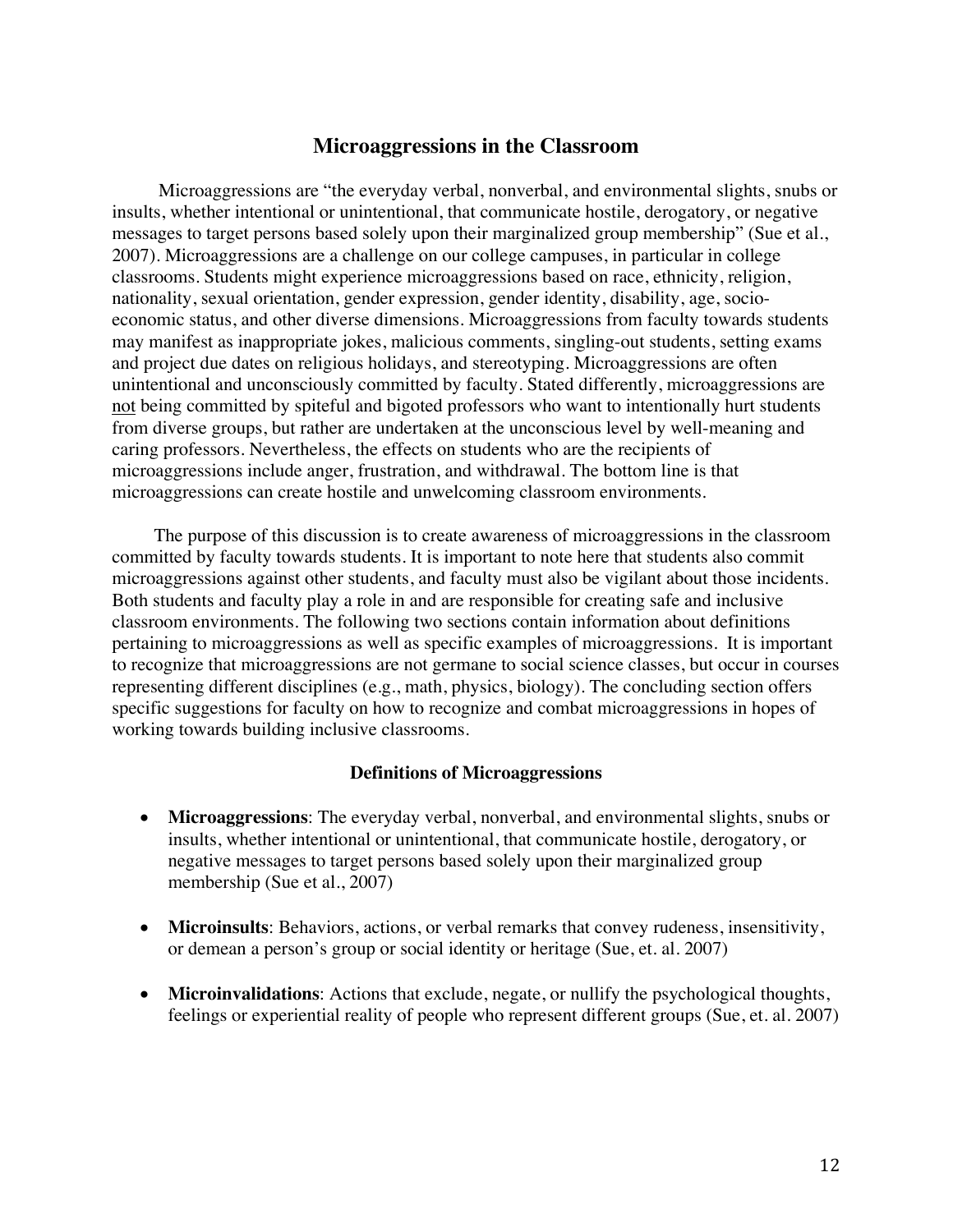#### **Examples of Microaggressions**

- Continuing to mispronounce the names of students after they have corrected you time and time again *Professor: "Is Jose Cuinantila here?" Student: "I am here, but my name is Jesús Quintanilla."*
- Scheduling tests and project due dates on religious or cultural holidays *"It has just been pointed out to me that I scheduled the mid-term during Rosh Hashanah, but we are okay because I don't see any Jewish students in the class."*
- Setting low expectations for students from particular groups or high schools *"Oh, so Robert, you're from Pine Ridge High School? You are going to need lots of academic help in my class!"*
- Calling on and validating male students and ignoring female students during class discussions *"Let's call on John again. He seems to have lots of great responses to some of these problems."*
- Using inappropriate humor in class that degrades students from different groups, including mocking different accents *"I have a joke for you: There was a Jew, a Mexican, and a Black. The Mexican says to the…"*
- Expressing racially charged political opinions in class assuming that people with those racial/ethnic identities do not exist in class *"I think illegal aliens are criminals because they are breaking the law and need to be rounded up and sent back to Mexico."*
- Singling students out in class because of their backgrounds *"You're Asian! Can you tell us what the Japanese think about our trade policies?"*
- Hosting debates in class that place students from groups who may represent the minority opinion in class in a difficult position. *"Today we are going to have a debate on immigration. I expect the three Latino students and plus two others to argue in favor of immigration. The rest of you will provide arguments against immigration."*
- Denying the experiences of students by questioning the credibility and validity of their stories *"I've eaten and shopped plenty of times in that part of town and it's nothing like you describe it. How long have you lived there and who are you hanging out with?"*
- Assigning class projects that are heterosexist, sexist, racist, or promote other oppressions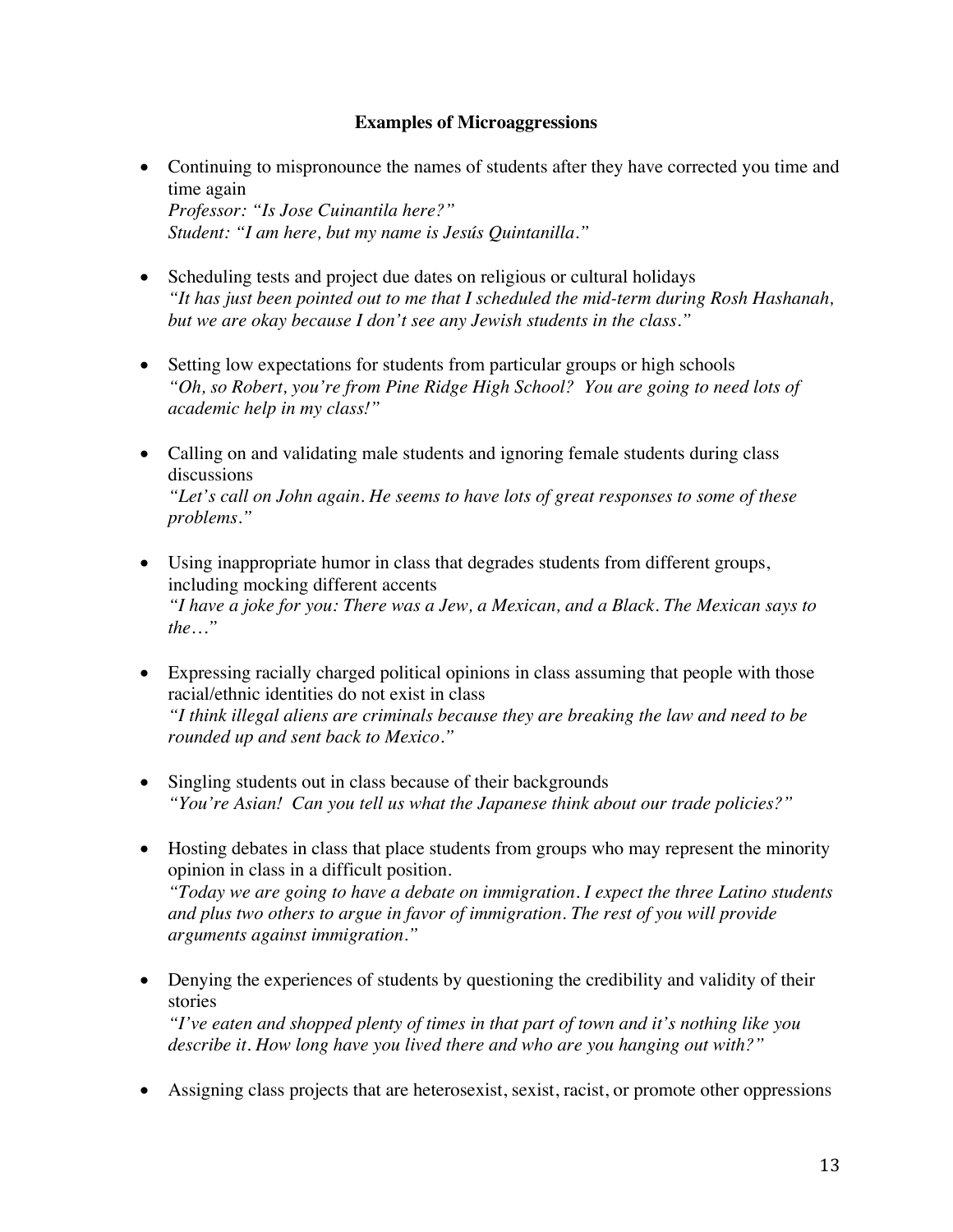*"For the class project, I want you to think about a romantic relationship that you have had with a member of the opposite sex. Think and write about your observations."*

• Not respecting students gender pronouns, especially students who use gender neutral pronouns

*"Alex, you use 'they/them' pronouns. No, that's too confusing. They is plural. I'm going to use him for you."*

- Using heterosexist or sexist examples or language in class. *"Atoms sometimes attract each other like this male and female here. At the same time, atoms sometimes repel each other like these two males here."*
- Assigning projects that ignore differences in socioeconomic class status *"For this class, you are required to visit four art galleries located in the downtown area. The entrance fees vary, but I am sure you can afford it."*
- Assuming that all students are from the U.S and fully understand American culture and the English language (i.e., be aware that there may be international students in the class) *"What do you mean you have never heard of The Cosby Show? Where have you been*

*hiding?"*

- Discouraging students from working on projects that explore their own social identities *"If you are Native American, I don't want you to write your paper on Native Americans. You already know everything about that group and besides you will be biased in your writing."*
- Asking people with invisible disabilities to identify themselves in class *"This is the last time that I am going to ask. Anybody with a disability who needs extra help, raise your hand!*
- Ignoring student-to-student microaggressions, even when the interaction is not courserelated. *Student: "Don't be retarded! That party this weekend was so gay." Professor: says nothing*
- Making assumptions about students and their backgrounds:
	- o Latinx/Chicanx students *"You're Latino, and you don't speak Spanish? You should be ashamed of yourself!"*
	- o Asian/Asian American students *"I know who I'm calling on a lot to work some of the math problems in this class – Mr. Nguyen!"*
	- o African America/Black students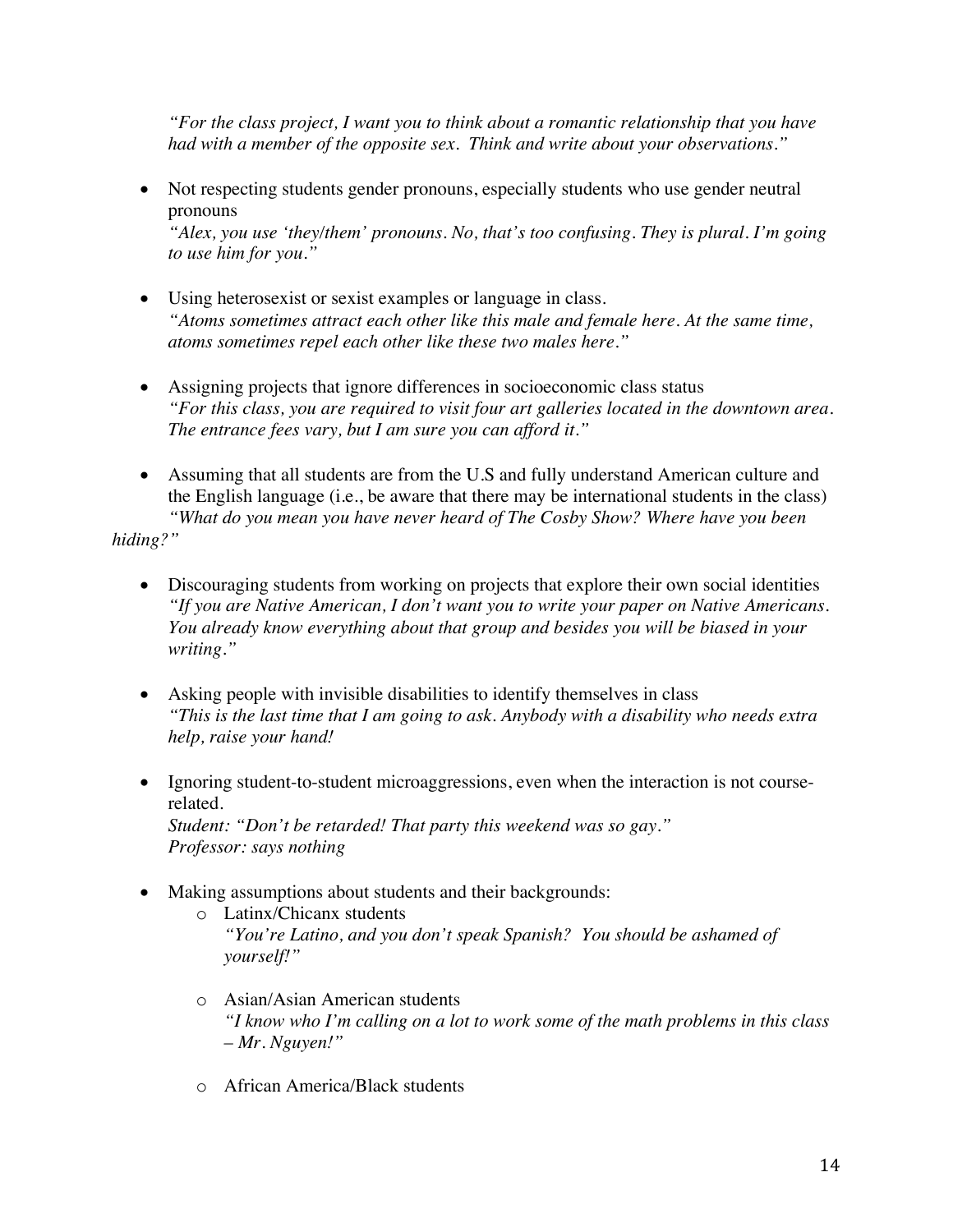*"Mr. Summers! We just read about poverty among Blacks in America. Does this fit your experience and can you tell us about it?*

- o Native American students *"Many Native American tribes are in favor of using casinos to increase revenues and many others are against it. Mr. Begay, as a Navajo what are your thoughts?"*
- o Jewish or Muslim students *"Oh, your Muslim! Can you tell us about what the Palestinians think about Jewish settlements in the West Bank?"*
- o Non-Traditional Students *"All you millennials are on Facebook, so I will post the evite for the class project on the site."*

# **Suggestions for Interrupting Microaggressions**

Be cognizant that microaggressions are also directed by students against other students. Be prepared to interrupt those incidents, too. Even if you are not sure how to address the climate issue in the moment, it is appropriate classroom management to stop problematic behavior immediately. You can follow up with individual students or the entire class later, after reflecting and/or consulting with colleagues on how best to do so.

Here are some tips for disrupting microaggressions in the classroom:

# **Example Microaggression**

A student says to an Asian person: "You're all good in math. Can you help me with this problem?"

# **Example Intervention**

"I heard you say that all Asians are good in math. What makes you believe that?" *Inquire*: Ask the speaker to elaborate. This will give you more information about where they are coming from and may also help the speaker to become aware of what they are saying.

## **Example Microaggression**

You notice that your female student is being frequently interrupted during a class discussion. **Example Intervention**

"I think Emily brings up a good point. I didn't get a chance to hear it all. Can Emily repeat it?" *Reframe*: Create a different way to look at the situation.

# **Example Microaggression**

In a discussion related to race, a White student turns to a Black student and says: "When I look at you, I don't see color."

## **Example Intervention**

"So you don't see color. Tell me more about your perspective. I'd also like to invite others to weigh in." *Re-direct*: Shift the focus to a different person (particularly helpful when someone is being asked to speak for their entire race, cultural group, etc.)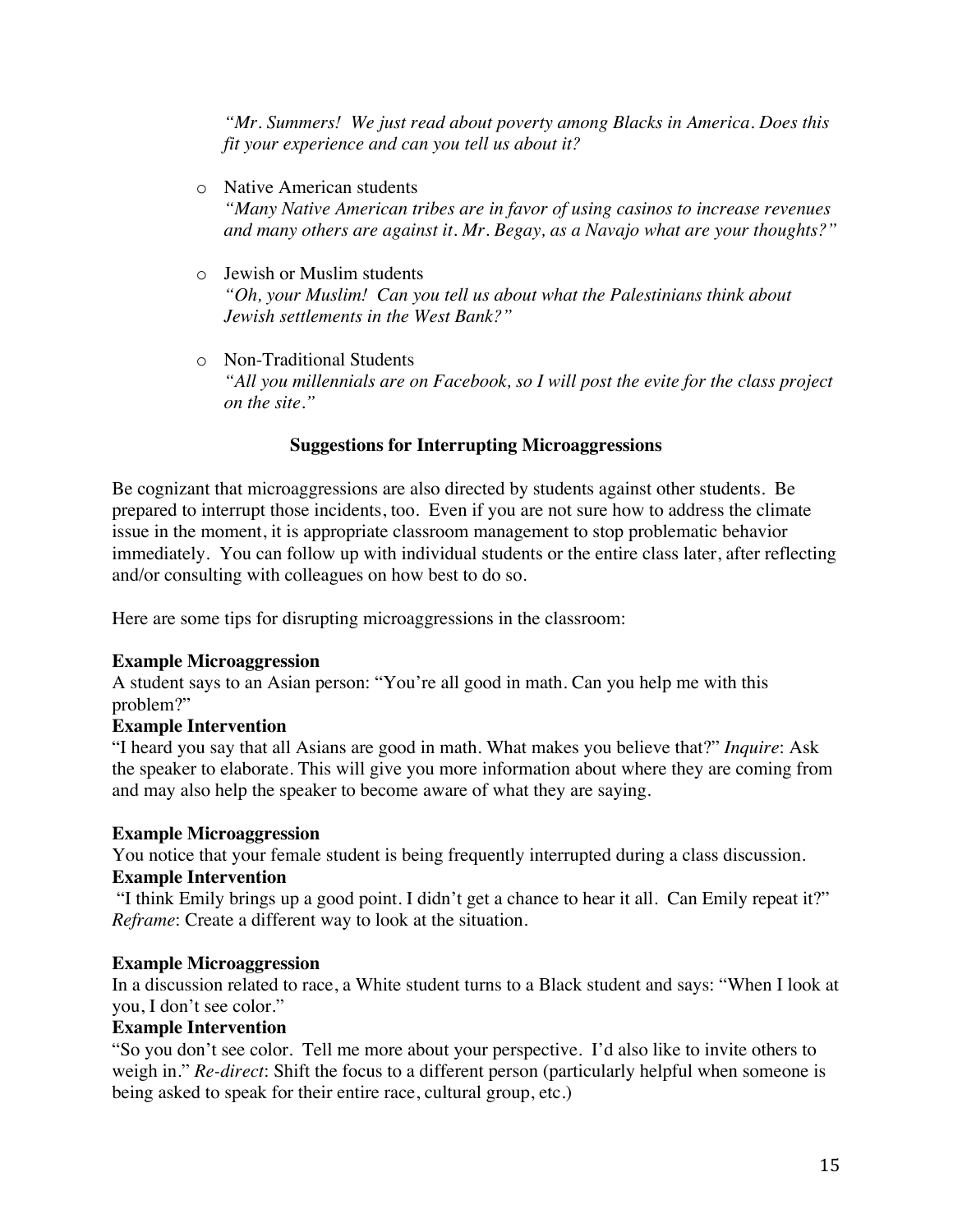#### **Example Microaggression**

Someone makes a joke that is racist, sexist, homophobic, etc. **Example Intervention**

"I didn't think this was funny. I'd like you to stop."

#### **References:**

UCLA Diversity & Faculty Development. "Tool: Recognizing Microaggressions and the Messages They Send" in *Diversity in the Classroom*. academicaffairs.ucsc.edu/events/documents/Microaggressions\_Examples\_Arial\_2014\_11\_12.pdf

#### **Other Suggestions to Faculty for Addressing Microaggressions in the Classroom**

- Work to create a safe environment for all identities in the classroom by establishing ground rules and expectations regarding discussions about and presentations on issues of diversity.
- Debates are one technique that instructors often use in class to explore and get students engaged in issues. However, it is important to distinguish between debates and dialogues. Debates are about people discussing issues and competing to see who has the "best" response. They have the explicit assumption that someone will win and someone will lose. Dialogues, on the other hand, are about achieving greater levels of understanding by listening to each other as we delve deeper into issues. In the end, whichever technique you use, make sure that you establish ground rules and set the context for the activity.
- If you are going to express your political opinions in the classroom, understand that there is a risk of silencing students who do not agree with your views. As a faculty member, when you express your views to students you are doing so out of a position of power. That is, students may be afraid to express themselves given that they know your position on an issue and that their grade may be on the line. Similarly, be aware of how balanced you are in challenging student opinions that do or do not agree with your own.
- If you are going to bring in guest speakers, make sure that your objectives are clear in bringing those individuals to class—clear to you, to the class, and to the guest. If the reason is to introduce a particular perspective, try to balance the discussion by inviting different guest speakers or assigning readings with other perspectives.
- It is okay to use humor in class. However, make sure that it is appropriate humor that does not target or degrade any student in the class or group of people overall. Classrooms are for engaging issues and learning concepts and new ideas. Classrooms are not for having students, faculty, or guests mock or denigrate people.
- In those cases where students do have the courage to contact you and point out that they were offended by a remark that you made or an action that you undertook, listen to them. As previously indicated, given that you are in a position of power, it probably took a lot of courage for them to raise the issue with you.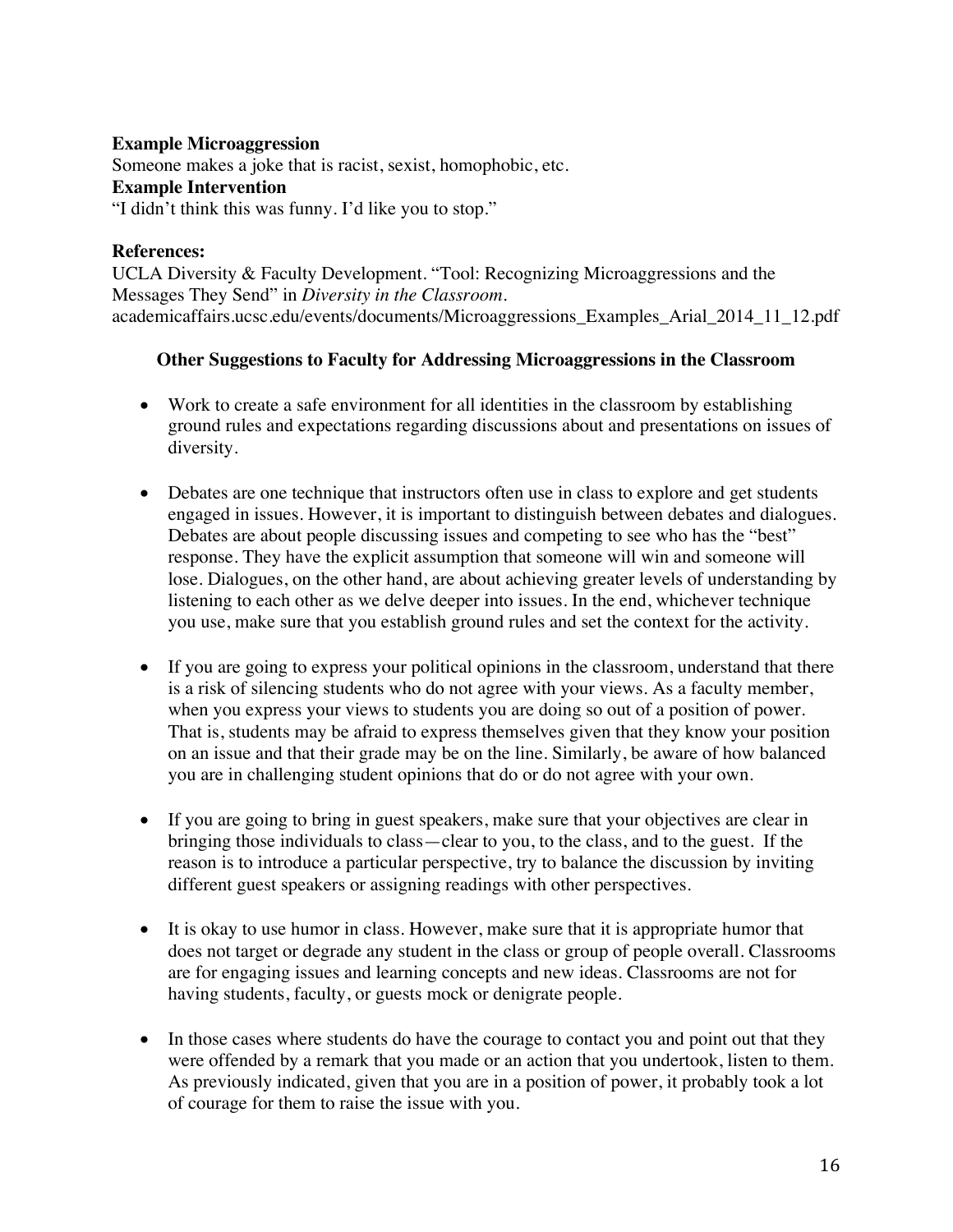• Know that there are resources at on campus to support you in addressing microaggressions in the classroom, such as the Office for Diversity and Inclusive Excellence.

#### **References:**

Sue, D. W.; Bucceri, J.; Lin, A. I; Nadal, K. L.; and Torino, G. C. (2007). Racial microaggressions and the Asian American Experience. *Cultural Diversity and Ethnic Minority Psychology. Vol. 13. No. 1. pp. 72-81*.

Solorzano, D., Ceja, M., & Yosso, T. (2000). Critical race theory, racial microaggressions, and campus racial climate: The experiences of African American college students. *The Journal of Negro Education, 69, 60-73*.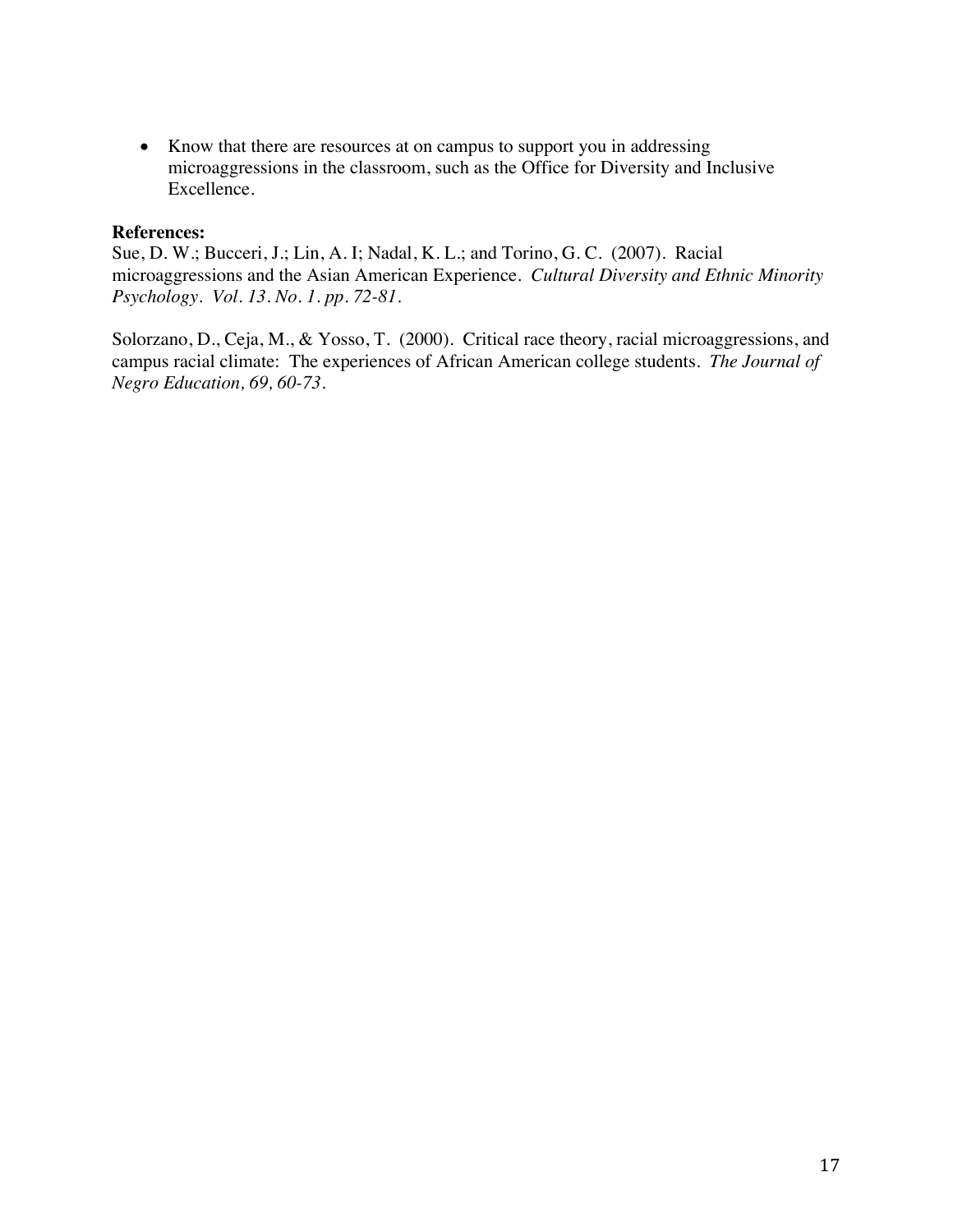# **Validating Students of Color**

Research in higher education demonstrates that students of color often have to contend with campus climates that are less than welcoming, familiar, or hospitable. Acts of insensitivity, misperceptions, miscommunications, stereotypes, and hostile or degrading acts are part of such climates that send invalidating messages to students of color (Hurtado, Milem, Clayton-Pedersen, & Allen, 1998). In addition, there is often a mismatch between the culture and background of students of color and that of predominantly White institutions (Yosso, 2005).

These environments impact students' decisions about staying or leaving college, in turn affecting rates of retention. Many colleges and universities have developed services and initiatives that attempt to support and affirm students as they negotiate the environments described above. Cultural centers, diversity offices, affinity group academic advisors, cultural programming, and mentors are but a few of the support structures in place to assist students of color as they pursue their education.

Factors that impact the success of students of color are numerous and complex. One of those factors is validation. Validation refers to the active affirmation of students for their skills, talents, culture, presence, and contributions to a college or university by faculty, staff, and students**.** The theory of validation was first proposed in 1994 by Dr. Laura Rendon, Professor of Higher Education at the University of Texas at San Antonio and is based on research that suggests that students of color feel reassured and validated when faculty and staff are caring, show concern, acts as mentors, advocate for them, and acknowledge their cultural backgrounds (Rendon, 1994). Validating experiences include faculty and staff doing the following:

- Encouraging students to keep trying and succeeding
- Recognizing students for their academic success
- Taking time to learn students' names and pronounce them correctly
- Making sure that the students' cultural backgrounds are included in the curriculum
- Reaching out to offer assistance to students

#### **Dimensions of Validation**

Validation as a theory has several dimensions that address both the academic and interpersonal aspects of being a student (Rendon & Linares, 2011). First, it places the responsibility for validation on faculty and staff. Coaches, instructors, counselors, financial aid advisors, student affairs professionals, library staff, and administrators all have a role to play in validating students of color. Second, it is important to raise students' academic self-esteem and recognize their capacity to succeed. Third, students who are validated tend to increase their involvement in college, a known factor that leads to persistence and success (Astin, 1984). Fourth, the acknowledgement that students can get validation in and out of the classroom is essential. Here the role of leadership opportunities, student organizations, community service, and other out-ofclass activities play a central role. Fifth, validation is a process that spans the four to five years that students are in college. Thus, whether the student is new or getting ready to graduate, the process of validation is important to students. Finally, and closely related to the fifth dimension, is the recognition that validation is extremely important to non-traditional students, especially during the first days and weeks of college.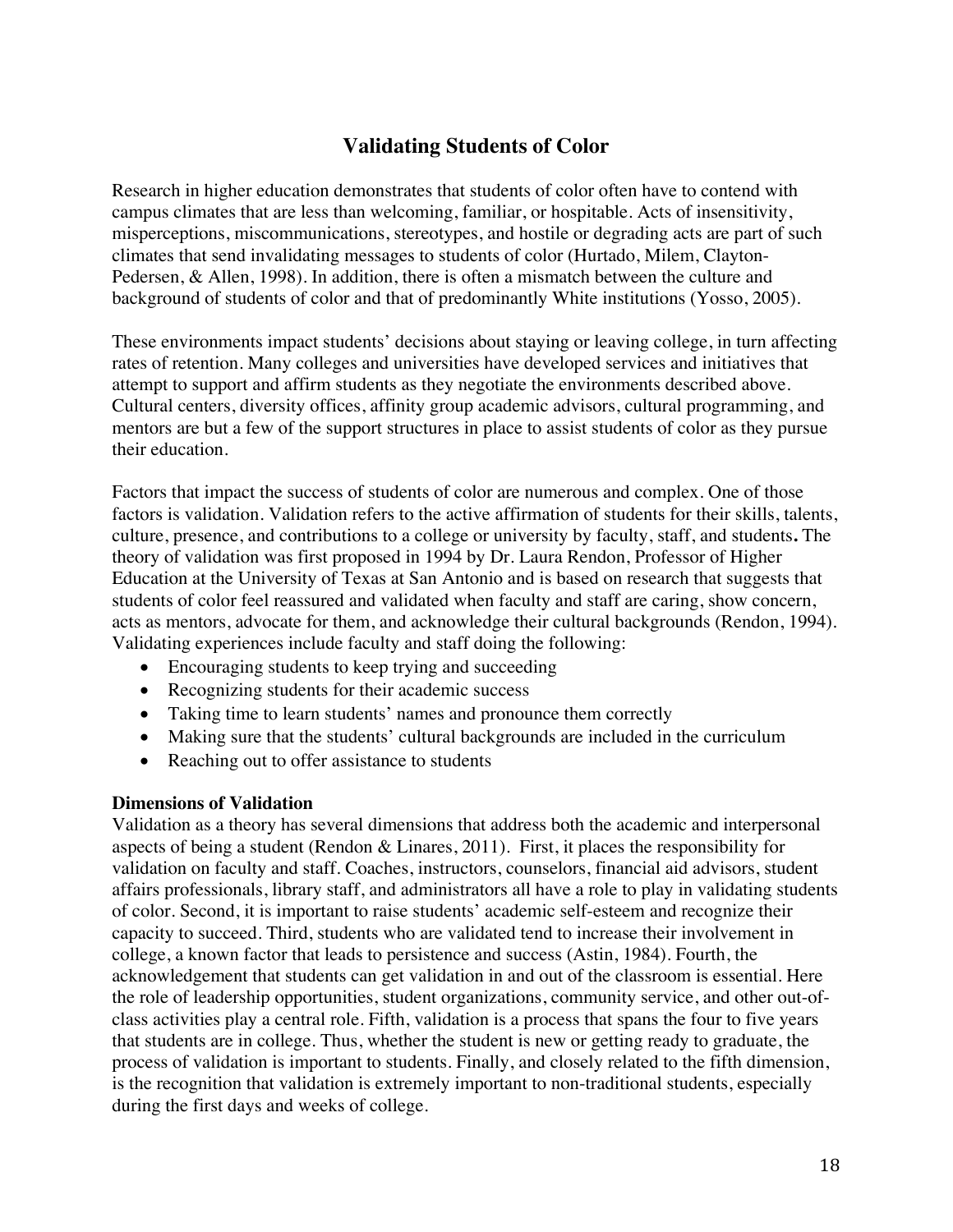## **What Can Faculty, Staff, and Administrators Do to Practice Validation?**

UA faculty, staff, and administrators can validate students of color in many ways. Below are examples of how to affirm students with the overall objective of promoting their success at UA:

- When addressing groups of students of color, recognize their academic success, their presence on campus, and their contributions to the UA community.
- Hold students of color to the same standards and expectations as white students. At the same time, recognize that some marginalized students need additional resources and support to be successful. Refer students to resources on campus that can support their success on campus or address their issues.
- Insert diversity into your curriculum to ensure that students of color see themselves in the assignments, materials, books, and examples.
- Avoid the language of "deficit thinking" (e.g. minority, disadvantaged, lack of cultural capital, culturally-deprived, at risk etc.) when talking about students of color. Use "assetbased" language such as talented, gifted, culturally-rich, and scholars of color.
- Highlight the accomplishments of students of color. Identify a talent or skill in a student and acknowledge those gifts. For example, be sure to provide positive feedback on academic work. Encourage students of color to continue using their talents by pursuing graduate degrees.
- Mentor and guide students of color. Some students of color are first-generation college students. Recognize that these students might not know how to navigate the terrains of higher education. Provide these students with resources and guidance as requested. In class, when reviewing your syllabus with everyone, explain terms like "office hours" and avoid using acronyms.
- Educate yourself about different groups and their cultures, especially as they relate to your students. At the same time, do not make assumptions about your students' cultural backgrounds and experiences.
- Be an advocate for a student of color.
- Be aware of scholarships, internships, or conferences geared towards students of color so that you can share these opportunities with them.
- Attend events organized and sponsored by ethnic/racial student organizations and encourage all of your students to also attend. Accept invitations to speak at events sponsored by ethnic/racial student organizations.
- Write letters of recommendation for students of color who are applying for scholarships, pursuing graduate education, or seeking a job.

Validation can be a powerful concept for addressing issues of persistence and success for students of color. It is most effective when provided by faculty or staff whom the students trust and are sincere in providing the affirmation. Validation is good for all students and should be practiced widely, especially with students of other diverse backgrounds (i.e. women, LGBTQIA+ students, veterans, students with disabilities, etc.).